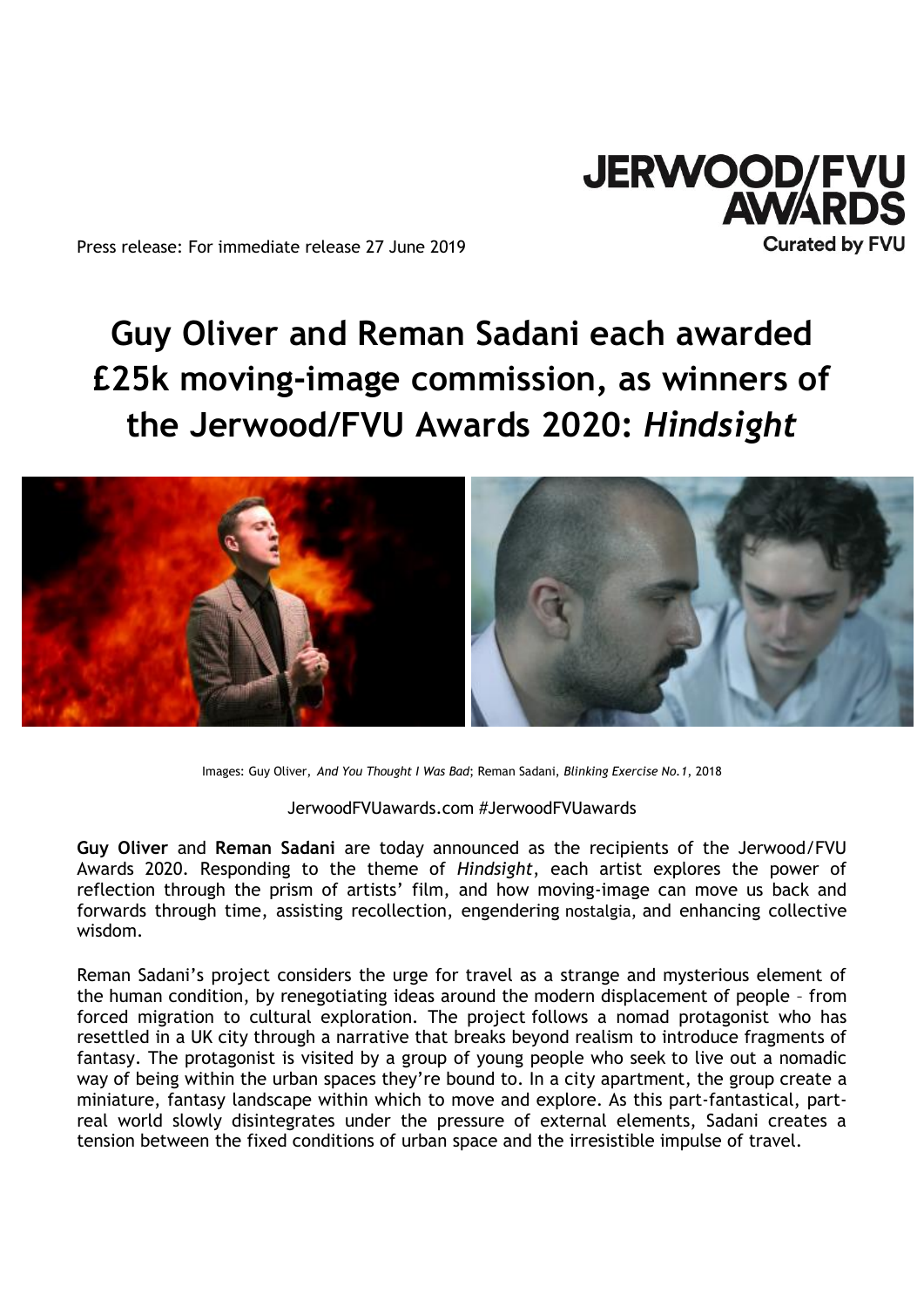Guy Oliver's project is a multi-chapter rumination on the cultural dilemma of the disgraced popular icon. Considering how collective, systematic failure led to cases of abuse from powerful figures in the cultural scene, this work proposes a conflict between the enjoyment of and respect for their creative work and what we now know (or at times failed to recognise) about their behaviour. Can we erase the existence of abusive yet influential figureheads, or should we acknowledge and discuss their actions alongside their work? Through a piece that uses elements of film musical and music video traditions within the form of an experimental essay, Oliver takes the pulse of society's reaction to this fast-evolving and contentious subject.

Following a nationwide call for applications earlier this year, each artist has been awarded £25,000 to develop significant new moving image works. The finished films will be shown from 31 March to 31 May 2020 at Jerwood Space, London, before touring across the UK. The shortlisted artists for this year's awards were: Bryony Gillard, Jennifer Martin, Anna Raczynski and Lisa Selby/bluebaglife.

**Reman Sadani's** practice encompasses film and writing. Shaped by a childhood growing up between different Arab countries, she identifies with the place of the stranger in search of different manifestations of belonging. The fictional narratives of her films address the imaginary constructions that people employ for survival. She is curious about how people seek commonality through 'shared' emotions, language and/or technologies; together with the historical and political narratives associated with those pursuits.

**Guy Oliver's** interdisciplinary practice employs video as well as text, digital print, painting, collage and performance. His work excavates the landscape of contemporary popular culture, drawing heavily on archival material of the recent past and is primarily interested in notions of identity, masculinity, comedy and tragedy.

*"It was an incredibly tough job to whittle the candidates down to a final six that were invited for interview and an even harder job to select the final two. I would just like to congratulate all the candidates who made it to the interview stage and of course this year's two winners, who both articulated complex and difficult terrain in their (very different) responses to the theme of Hindsight. I'm sure the rest of the jury are as intrigued as I am to see how these projects develop, manifest and dialogue with one another and the wider ecosystem of artists' moving image..."* 

# *Shezad Dawood, Artist and panel selector*

*"The Jerwood/FVU Awards responds to a need for significant major commissions for earlycareer moving-image artists, enabling them to create ambitious, timely and often challenging new works. With over 200 applications to the awards for 2020, the exceptional strength and breath of moving-image practice in the UK reiterates the importance of this support. We are delighted to be working with Guy and Reman over the coming months to realise their thought-provoking proposals and look forward to presenting the final works in the gallery at Jerwood Space next year."*

*Harriet Cooper, Head of Visual Arts, Jerwood Arts*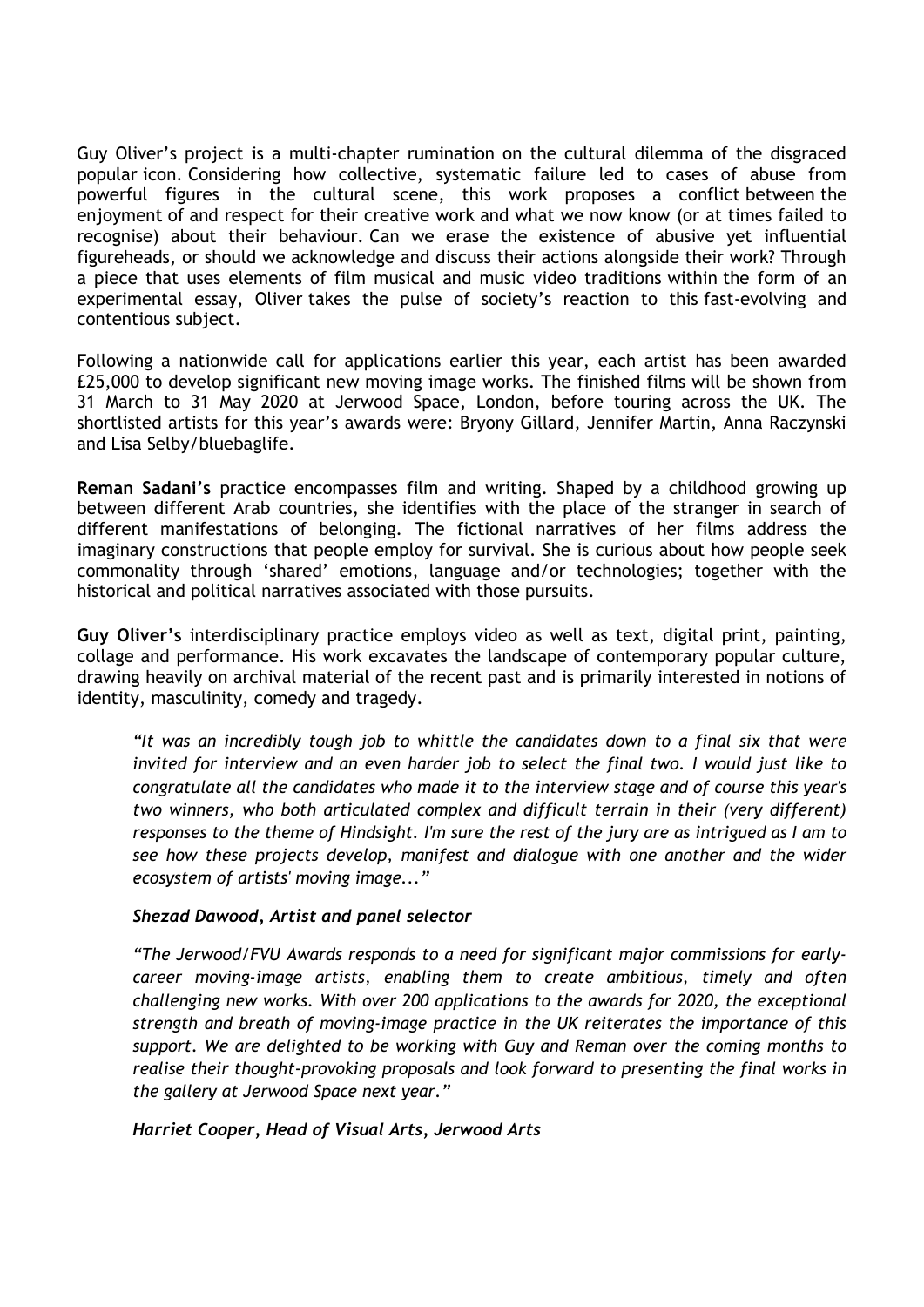The artists were selected by Shezad Dawood, artist; Irene Aristizábal, Head of Curatorial and Public Practice, Baltic and Co-curator British Art Show 9 (2020); Steven Bode, Director and Susanna Chisholm, Programme Development Director, Film and Video Umbrella; and Harriet Cooper, Head of Visual Arts and Lauren Houlton, Gallery Manager at Jerwood Arts.

Over the past seven editions the Jerwood/FVU Awards have provided a significant platform for the selected artists, with all recipients gaining further critical recognition following their exhibitions at Jerwood Space. 2018 recipient Maeve Brennan has subsequently exhibited work at the Douglas Hyde Gallery, Dublin and The Palestinian Museum, Birzeit. Fellow 2018 recipient Imran Perretta's commission has been acquired by the Arts Council Collection and he is currently working on a major commission for Chisenhale Gallery, Spike Island, and The Whitworth, University of Manchester. He has recently been shortlisted for the Jarman Award 2019. 2017 recipient Lawrence Lek's commission went on to show at the Venice Biennale in 2017, and he has been showing at major institutions around the world for the last two years, including London's Barbican Centre. He was also shortlisted for the prestigious Jarman Award and the Arts Foundation Experimental Architecture Award in 2018. In 2019 Lek released *AIDOL*, the sequel to his Jerwood/FVU Awards commission *Geomancer* (2017), at Sadie Coles HQ, London to critical acclaim. Fellow 2017 recipient Patrick Hough is exhibiting his commission as part of Artists' Film International until April 2019, touring major international institutions since 2017. Hough is now in the early stages of production with a new commission with FVU, *The Black River of Herself,* which will be released in 2020.

Jerwood/FVU Awards 2019: *Going, Gone* will be touring to SALT, Istanbul 9 July - 23 August 2019 and Phoenix, Leicester 24 August – 31 October 2019.

**- Ends -**

# **For further information on the Jerwood/FVU Awards, please contact:**

# **Caroline Jones, Harriet Clarke and Truda Spruyt, Four Culture**

[Caroline.Jones@fourcommunications.com](mailto:Caroline.Jones@fourcommunications.com) | +44 (0) 20 3907 8926

[Harriet.Clarke@fourcommunications.com](mailto:Harriet.Clarke@fourcommunications.com) | +44 (0) 20 3697 4239

[Truda.Spruyt@fourcommunications.com](mailto:Truda.Spruyt@fourcommunications.com) | +44 (0) 20 3697 4248

Website: [www.jerwoodfvuawards.com](http://www.jerwoodfvuawards.com/) | [www.jerwoodarts.org](http://www.jerwoodarts.org/) | [www.fvu.co.uk](http://www.fvu.co.uk/) |

Social Media: #JerwoodFVUawards @JerwoodArts @FilmVidUmbrella

#### **Notes to Editors:**

#### **Project credit**

The Jerwood/FVU Awards are a collaboration between Jerwood Arts and Film and Video Umbrella. FVU is supported using public funding by the National Lottery through Arts Council England.

#### **Press images**  Please click [here](https://www.dropbox.com/sh/qmhu8m8g5kq2vvl/AADghsPEmnicFcvyAB1LF6f8a?dl=0)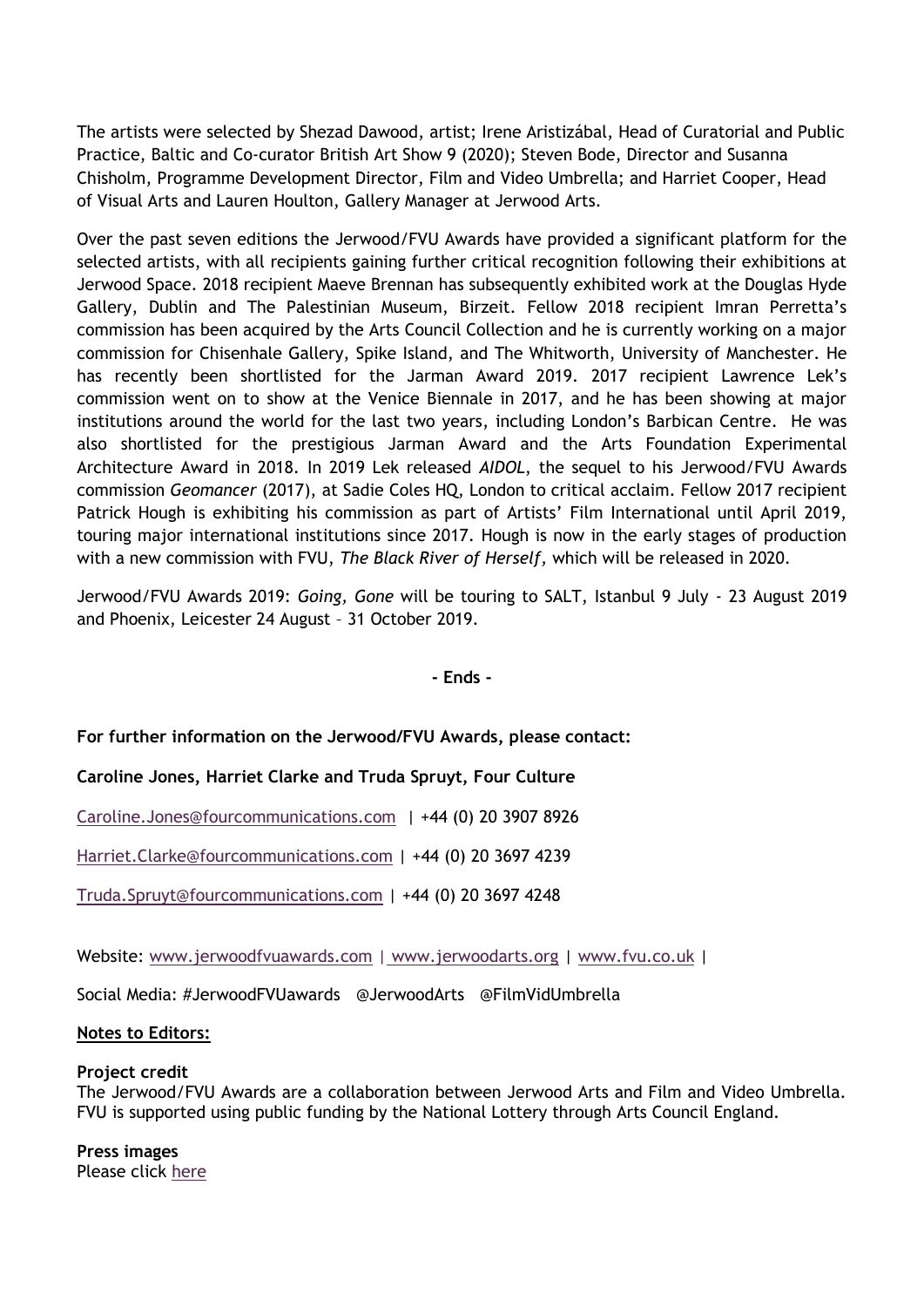## **Artist biographies**

**Reman Sadani** (b. 1995, Yemen) is an Iraqi artist who lives and works in London. Working across film and writing, her work is shaped by a childhood growing up between different Arab countries. She is a graduate of the Slade School of Fine Art. Most recently with a loose collective of independent Iraqi filmmakers, Reman toured Malmö, Carthage and Marrakech Film Festivals in a series of script development workshops. [remansadani.com](https://protect-eu.mimecast.com/s/AvcHCjqOhlEO2Eh7W0tt?domain=remansadani.com) | [Previous work](https://remansadani.com/listofworks.html)

**Guy OIiver** (b. 1982, London) lives and works in London. He graduated from the Royal College of Art (MA Painting) in 2015, and his interdisciplinary practice employs video as well as text, digital print, painting, collage and performance. Recent solo exhibitions include *And You Thought I Was Bad?*, Zabludowicz Collection, London (2018), *Live From San Quentin,* Random Access Gallery, Syracuse, New York (2018) and *Did You Think I'd Leave You Dying?*, Chalton Gallery, London (2017). Recent group exhibitions and screenings include *The Generation of Choice*, Gen En Regalia, New York (2018), *Rebel Souls*, Daata Editions, Art Rio, Rio De Janeiro (2018), *Newstalgia!* The Austrian Cultural Forum, London (2018), *Collective Failure,* J Hammond Projects, London (2018); *Staging Series,* Jerwood Space, London (2017); and *Zona Mista,* Westminster Waste, London. He recently participated in the Rupert residency programme in Vilnius, Lithuania. [guyoliver.co.uk](http://www.guyoliver.co.uk/) | [Previous](https://vimeo.com/211351091)  [work](https://vimeo.com/211351091)

## **Jerwood/FVU Awards so far:**

2019: *Going, Gone* Commissions: Webb-Ellis and Richard Whitby

2018: *Unintended Consequences* Commissions: Maeve Brennan and Imran Perretta

2017: *Neither One Thing or Another* Commissions: Patrick Hough and Lawrence Lek

2016: *Borrowed Time* Commissions: Karen Kramer and Alice May Williams

2014-15: *What Will They See of Me?* Commissions: Lucy Clout and Marianna Simnett Shortlist: Kate Cooper and Anne Haaning

2012-13: *Tomorrow Never Knows* Commissions: Ed Atkins and Naheed Raza Shortlist: Emma Hart and Corin Sworn

**Film and Video Umbrella commissions, curates, produces and presents artists' moving-image works that are staged in collaboration with galleries and other cultural partners. Since the late 1980s, FVU has been at the forefront of this vibrant and expanding area of practice, promoting innovation through its support of some of the most exciting figures on the contemporary scene. During this time, the organisation has commissioned and produced nearly 200 different artists'**